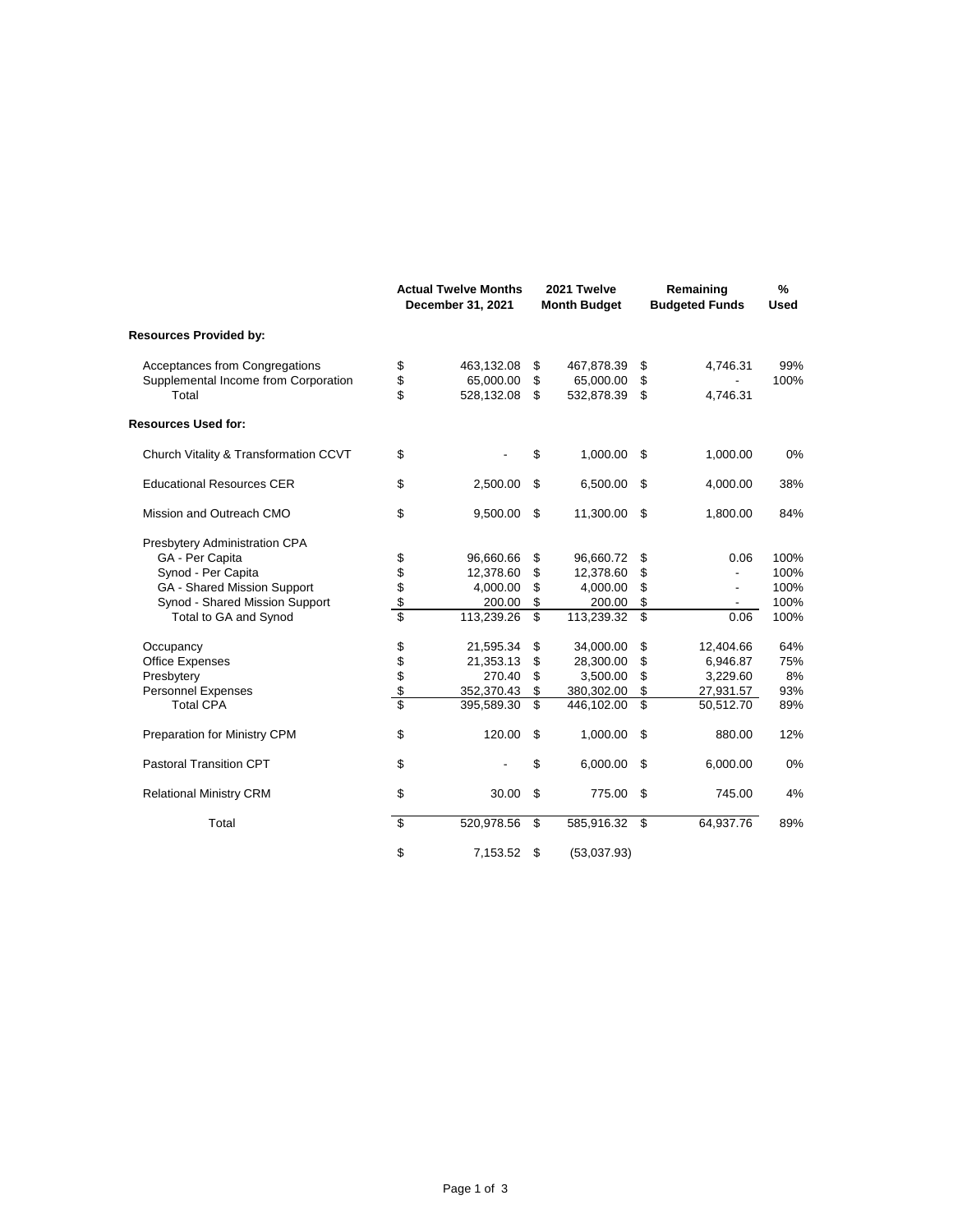| Restricted Net Assets as of December 31, 2021 |            |
|-----------------------------------------------|------------|
| Cmte on Church Vitality & Trans               |            |
| Innovations in Worship Grant                  | 3,849.00   |
| Total Cmte on Church Vitality & Trans         | 3,849.00   |
| <b>Cmte on Educational Resources</b>          |            |
| <b>Blue Funds</b>                             | 10,043.16  |
| Brown & Hogshead                              | 581.00     |
| Harry S McClung                               | 2,682.00   |
| Peacemaking % Retained                        | 13,635.86  |
| Thomas & Martha Grafton                       | 652.83     |
| Women in Community(SacremeLife)               | 4,533.17   |
| Youth Council - SPYCE                         | 5,477.93   |
| <b>Total Cmte on Educational Resources</b>    | 37,605.95  |
| Cmte on Mission & Outreach                    |            |
| Baja Mission Trip                             |            |
| 2022 Baja Mission Trip                        | 12,189.73  |
| <b>Sterrett Memorial Fund</b>                 | 1,000.00   |
| <b>Tool Fund</b>                              | 1,519.52   |
| <b>Total Baja Mission Trip</b>                | 14,709.25  |
| Disaster Relief Team                          |            |
| <b>MVMC Shower Trailer - DRT</b>              | 1,787.84   |
| Covenant Shower Trailer - DRT                 |            |
|                                               | 510.55     |
| <b>Total Disaster Relief Team</b>             | 2,298.39   |
| Domestic Mission Work                         | 9,966.81   |
| Foreign Mission Work                          | 8,966.81   |
| Hunger                                        |            |
| Hunger Funds                                  | 15,144.57  |
| <b>Total Hunger</b>                           | 15,144.57  |
| Living Waters Team                            |            |
| Water Projects - Undesignated                 | 30,273.93  |
| El AyalEscuelaOficialRuralMixta               | 461.33     |
| WP-ComalaaEscuelaTecnicoChixot                | 461.33     |
| WP-Guat.SantiagoAtitlan,Iglesia               | 1,029.32   |
| El Sinaca IglesiaAsambleaDeDios               | 461.33     |
| Iglesia Christiana Y Misionera                | 50.00      |
| <b>Total Living Waters Team</b>               | 32.737.24  |
| <b>Moffett Grant</b>                          | 10,753.00  |
| Partnership Committee                         |            |
| Kataa Congregation Ethiopia                   | 1,000.00   |
| Metu Congregation in Ethiopia                 | 1,000.00   |
| Kolokorma Kindergarten                        | 1,000.00   |
| Gambella Girls                                | 1,750.00   |
| <b>ESL - Project Funds</b>                    | 4,357.64   |
| <b>Ethiopian Banquet</b>                      | 324.90     |
| <b>iCARE Gore Home</b>                        |            |
| iCARE - Discretionary                         | 50.00      |
| iCARE - Sponsorships                          | 5,792.00   |
| Wakjira Haile Scholarhsip                     | 176.07     |
| Total iCARE Gore Home                         | 6,018.07   |
| <b>Total Partnership Committee</b>            | 15,450.61  |
| Partnership Discretionary                     | 1,663.65   |
| PCUSA Ethiopian Network                       | 331.20     |
| Ramsey Fund                                   | 13,245.91  |
| Total Cmte on Mission & Outreach              | 125,267.44 |
|                                               |            |

Restricted Net Assets as of December 31, 2021